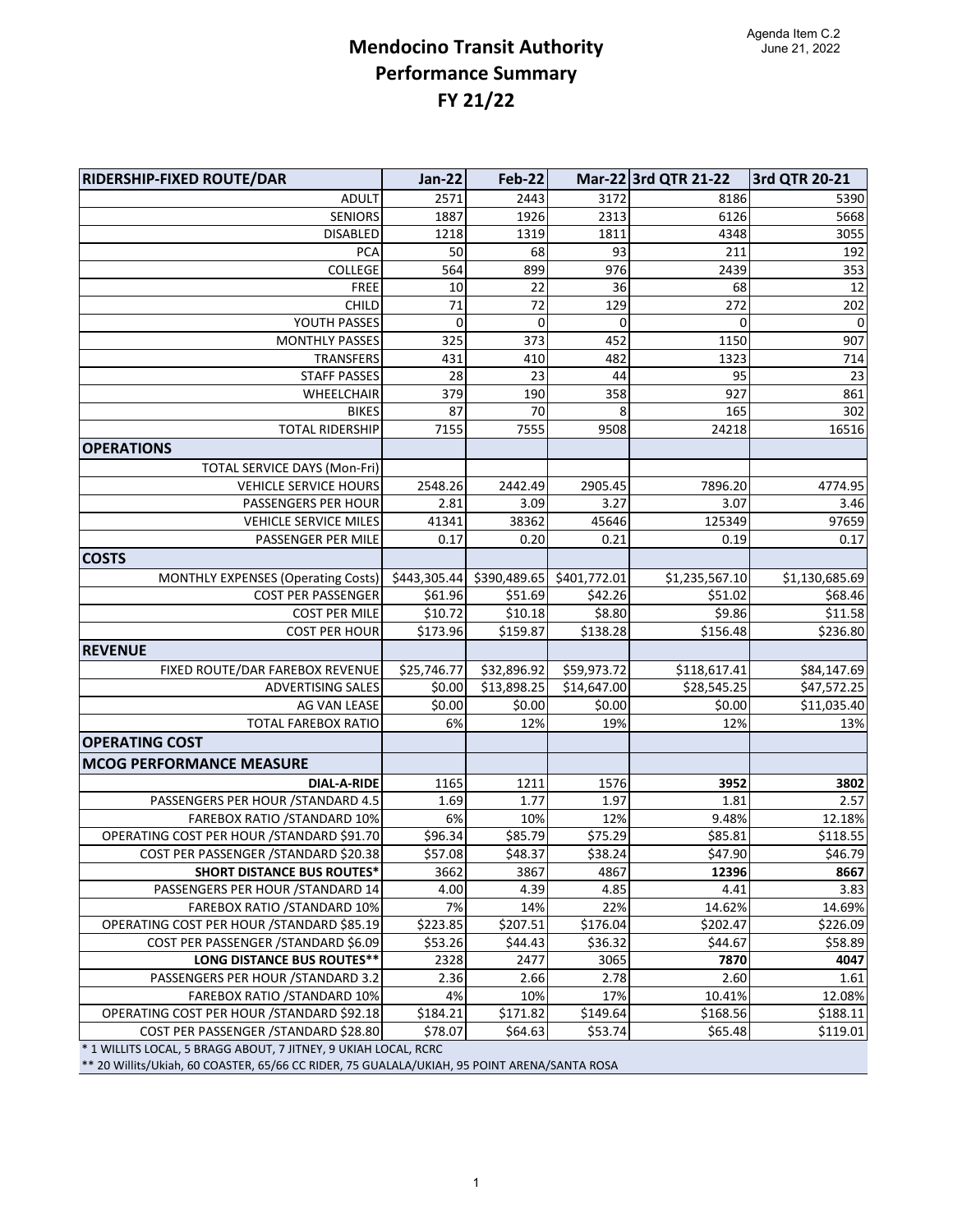

## **FY 21-22 RIDERSHIP PERFORMANCE BY ROUTE**

|                                        | <b>JULY</b> | <b>AUG</b> | <b>SEPT</b>  | <b>OCT</b> | <b>NOV</b> | <b>DEC</b> | <b>JAN</b> | <b>FEB</b> | <b>MAR</b> | <b>APR</b> | <b>MAY</b> | <b>JUN</b> | 2021-22 YTD | 2020-21 YTD | # Change | % Change |
|----------------------------------------|-------------|------------|--------------|------------|------------|------------|------------|------------|------------|------------|------------|------------|-------------|-------------|----------|----------|
| 01 - Willits Local                     | 587         | 593        | 481          | 497        | 456        | 431        | 400        | 452        | 507        | 446        | 460        | 0          | 5310        | 3814        | 1,496    | 39%      |
| 03 - Ukiah - DAR                       | 1068        | 971        | 976          | 961        | 890        | 1013       | 663        | 647        | 982        | 1138       | 1019       | 0          | 10328       | 7718        | 2,610    | 34%      |
| 04 - Fort Bragg - DAR                  | 580         | 572        | 574          | 574        | 548        | 593        | 502        | 564        | 594        | 542        | 571        | 0          | 6214        | 5471        | 743      | 14%      |
| 05 - BraggAbout                        | 498         | 484        | 461          | 390        | 409        | 378        | 308        | 391        | 513        | 399        | 486        | 0          | 4717        | 5196        | (479)    | $-9%$    |
| 07 - Jitney                            | 0           | 0          | $\mathbf{0}$ | $\Omega$   | 0          | $\Omega$   | $\Omega$   | $\Omega$   | 0          | $\Omega$   | 0          | 0          | 0           | 0           | 0        | 0%       |
| 08 - Ukiah Evening-Not Operating       | 0           | 0          | $\mathbf 0$  | 0          | 0          | 0          | 0          | 0          | 0          | 0          | 0          | 0          | 0           | 0           | 0        | 0%       |
| 09 - Ukiah Local                       | 3096        | 3006       | 3191         | 3286       | 3087       | 2861       | 2880       | 2920       | 3646       | 3515       | 3766       | 0          | 35254       | 25906       | 9,348    | 36%      |
| 20 - Willits - Ukiah                   | 966         | 1085       | 1336         | 1382       | 1189       | 1089       | 1149       | 1350       | 1590       | 1292       | 1330       | 0          | 13758       | 7395        | 6,363    | 86%      |
| 60 - Coaster                           | 235         | 251        | 293          | 295        | 266        | 256        | 248        | 234        | 350        | 342        | 358        | 0          | 3128        | 2403        | 725      | 30%      |
| 64 - Ukiah to Fort Bragg-Not Operating | 0           | 0          | 0            | 0          | 0          | 0          | 0          | 0          | 0          | 0          | 0          | 0          | 0           | 0           | 0        | 0%       |
| 65 - Fort Bragg to Santa Rosa          | 557         | 470        | 466          | 406        | 405        | 434        | 406        | 380        | 473        | 503        | 491        | 0          | 4991        | 0           | 4,991    | 0%       |
| 65A - New Route 65-Not Operating       | 0           | 0          | 0            | 0          | 0          | 0          | 0          | 0          | 0          | 0          | 0          | 0          | 0           | 0           | 0        | 0%       |
| 74 - Saturday Gualala-Ukiah            | 77          | 43         | 35           | 52         | 33         | 28         | 25         | 31         | 28         | 54         | 57         | 0          | 463         | 347         | 116      | 33%      |
| 75 - M-F Gualala to Ukiah              | 259         | 411        | 522          | 448        | 374        | 406        | 328        | 291        | 447        | 471        | 423        | 0          | 4380        | 2566        | 1,814    | 71%      |
| 95 - Pt. Arena to Santa Rosa           | 200         | 183        | 192          | 179        | 204        | 192        | 172        | 191        | 177        | 211        | 260        | 0          | 2161        | 824         | 1,337    | 162%     |
| 97 - Redwood Coast Regional            | 86          | 113        | 204          | 180        | 180        | 183        | 74         | 104        | 201        | 201        | 181        | 0          | 1707        | 0           | 1,707    | 0%       |
| <b>Monthly Totals</b>                  | 8209        | 8182       | 8731         | 8650       | 8041       | 7864       | 7155       | 7555       | 9508       | 9114       | 9402       | 0          | 92411       | 61640       | 30,771   | 50%      |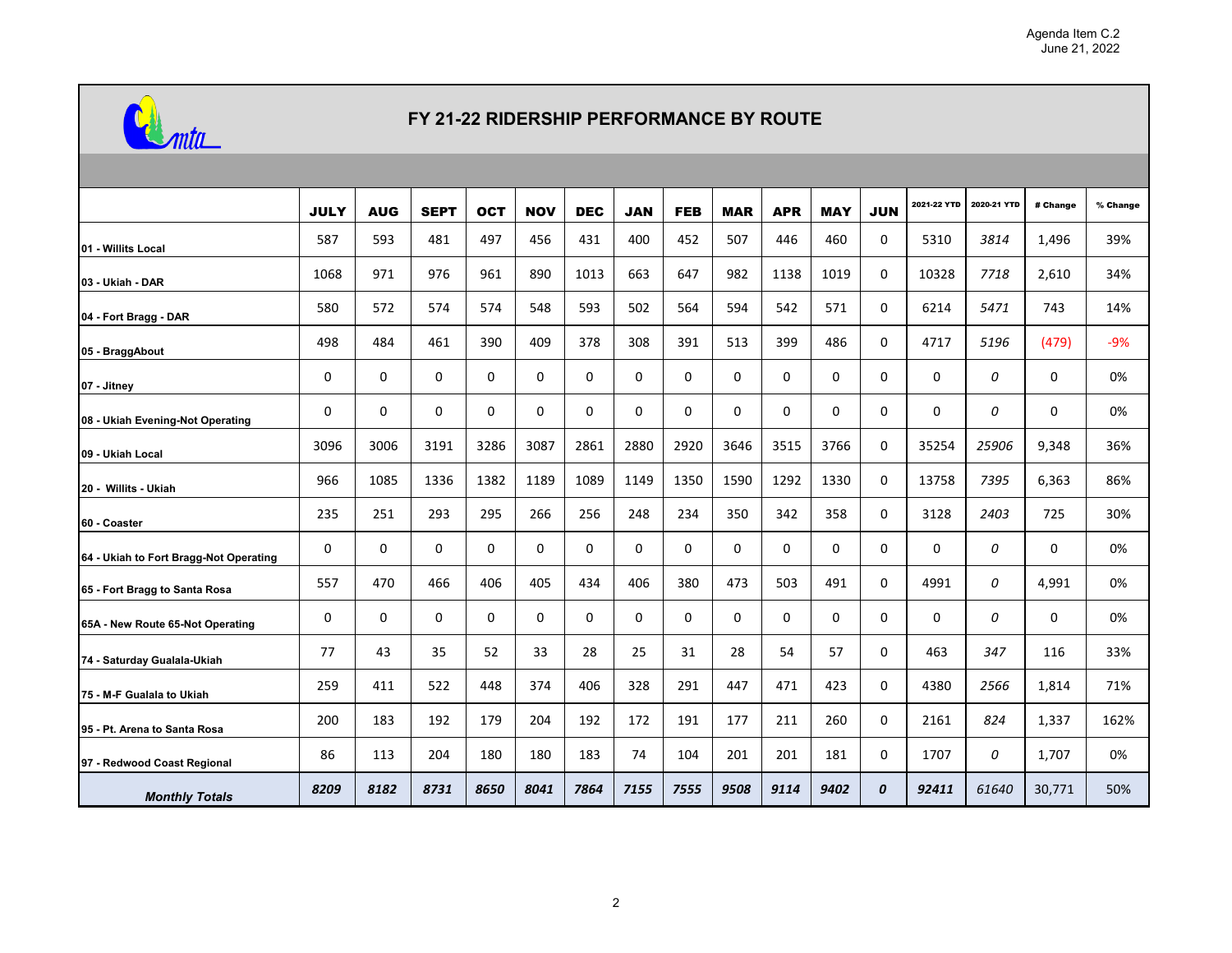

## **FY 20-21 RIDERSHIP PERFORMANCE BY ROUTE**

|                                          | <b>JULY</b>    | <b>AUG</b> | <b>SEPT</b> | <b>OCT</b>  | <b>NOV</b>  | <b>DEC</b>  | <b>JAN</b>  | <b>FEB</b>  | <b>MAR</b> | <b>APR</b>  | <b>MAY</b>  | <b>JUN</b>   | 2020-21 YTD  | 2019-20 YTD | # Change   | % Change |
|------------------------------------------|----------------|------------|-------------|-------------|-------------|-------------|-------------|-------------|------------|-------------|-------------|--------------|--------------|-------------|------------|----------|
| 01 - Willits Local                       | 469            | 396        | 276         | 346         | 208         | 324         | 262         | 281         | 382        | 474         | 396         | 483          | 4297         | 9729        | (5, 432)   | $-56%$   |
| 03 - Ukiah - DAR                         | 695            | 518        | 509         | 713         | 588         | 481         | 633         | 698         | 907        | 1026        | 950         | 1033         | 8751         | 11590       | (2,839)    | $-24%$   |
| 04 - Fort Bragg - DAR                    | 420            | 346        | 519         | 494         | 436         | 399         | 483         | 433         | 648        | 616         | 677         | 651          | 6122         | 10927       | (4,805)    | $-44%$   |
| 05 - BraggAbout                          | 657            | 637        | 543         | 420         | 330         | 444         | 414         | 391         | 452        | 489         | 419         | 516          | 5712         | 13238       | (7, 526)   | $-57%$   |
| 07 - Jitney                              | 0              | 0          | $\mathbf 0$ | $\mathbf 0$ | 0           | 0           | $\mathbf 0$ | 0           | 0          | $\mathbf 0$ | $\mathbf 0$ | $\mathbf{1}$ | $\mathbf{1}$ | 921         | (920)      | $-100%$  |
| 08 - Ukiah Evening-Not Operating         | 0              | 0          | $\mathbf 0$ | $\mathbf 0$ | 0           | $\Omega$    | $\mathbf 0$ | 0           | 0          | $\mathbf 0$ | $\mathbf 0$ | 49           | 49           | 9170        | (9, 121)   | $-99%$   |
| 09 - Ukiah Local                         | 2760           | 2382       | 2249        | 2564        | 1969        | 2306        | 1902        | 2101        | 2482       | 2668        | 2523        | 2712         | 28618        | 88865       | (60, 247)  | $-68%$   |
| 20 - Willits - Ukiah                     | 800            | 665        | 647         | 737         | 557         | 609         | 490         | 530         | 766        | 796         | 798         | 860          | 8255         | 25292       | (17, 037)  | $-67%$   |
| 60 - Coaster                             | 158            | 153        | 223         | 273         | 233         | 251         | 224         | 194         | 213        | 219         | 262         | 268          | 2671         | 7941        | (5, 270)   | $-66%$   |
| 64 - Ukiah to Fort Bragg                 | $\overline{2}$ | 6          | $\mathbf 0$ | $\mathbf 0$ | $\mathbf 0$ | $\mathbf 0$ | $\mathbf 0$ | $\mathbf 0$ | 0          | $\mathbf 0$ | $\mathbf 0$ | 268          | 276          | 3360        | (3,084)    | $-92%$   |
| 65 - Fort Bragg to Santa Rosa            | 0              | 0          | 130         | 288         | 290         | 228         | 216         | 217         | 273        | 372         | 435         | 468          | 2917         | 9410        | (6, 493)   | $-69%$   |
| 65A - New Route 65-Not Operating         | $\mathbf 0$    | 0          | 0           | 0           | 0           | $\mathbf 0$ | $\mathbf 0$ | 0           | 0          | $\mathbf 0$ | $\mathbf 0$ | 468          | 468          | 4068        | (3,600)    | $-88%$   |
| 74 - Saturday Gualala-Ukiah              | 20             | 21         | 17          | 48          | 31          | 18          | 30          | 23          | 31         | 36          | 72          | 46           | 393          | 829         | (436)      | $-53%$   |
| 75 - M-F Gualala to Ukiah                | 306            | 281        | 228         | 238         | 199         | 193         | 139         | 198         | 213        | 262         | 309         | 298          | 2864         | 6113        | (3, 249)   | $-53%$   |
| 95 - Pt. Arena to Santa Rosa             | $\mathbf 0$    | 0          | $\mathbf 0$ | 47          | 112         | 97          | 74          | 97          | 119        | 130         | 148         | 177          | 1001         | 3456        | (2,455)    | $-71%$   |
| 97 - Redwood Coast Regional-Not Operatin | $\mathbf 0$    | 0          | $\mathbf 0$ | $\mathbf 0$ | $\mathbf 0$ | $\mathbf 0$ | $\mathbf 0$ | 0           | 0          | $\mathbf 0$ | $\mathbf 0$ | 49           | 49           | 2118        | (2,069)    | $-98%$   |
| <b>Monthly Totals</b>                    | 6287           | 5405       | 5341        | 6168        | 4953        | 5350        | 4867        | 5163        | 6486       | 7088        | 6989        | 8347         | 72444        | 207027      | (134, 583) | $-65%$   |